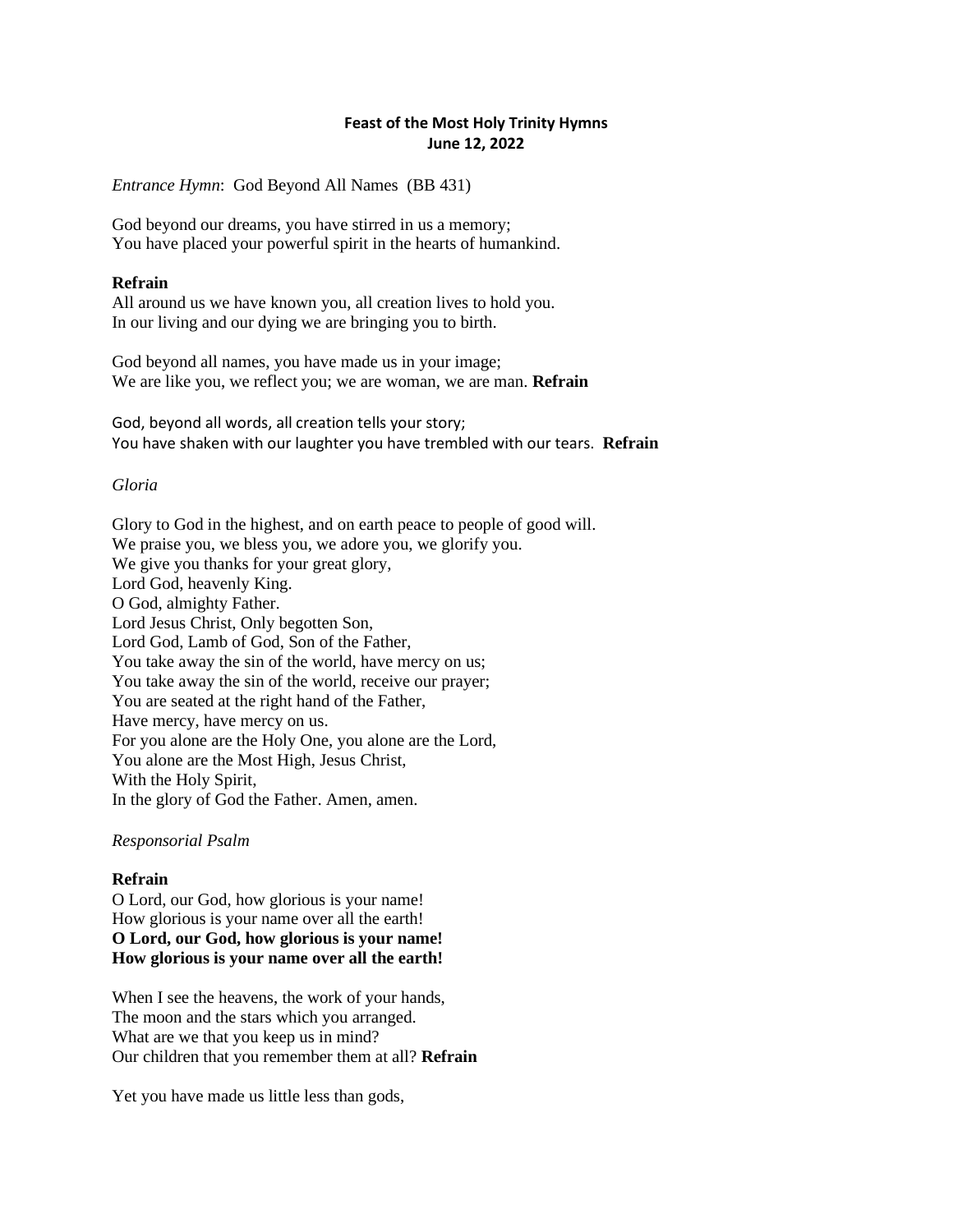with glory and honor you crowned us. Gave us power over the work of your hands Dominion over all that you have made. **Refrain**

All sheep and oxen, birds of the air, All things that swim in the sea. Beasts without number, life without names, You have placed under our feet. **Refrain**

### *Alleluia*

# Alleluia, alleluia, alleluia! Alleluia, alleluia, alleluia! **Alleluia, alleluia, alleluia! Alleluia, alleluia, alleluia!**

Glory to God and Son and Holy Spirit To God who is, who was, and who is to come.

# **Alleluia, alleluia, alleluia! Alleluia, alleluia, alleluia!**

## *Preparation Song:* **Eye Has Not Seen (BB 471)**

### **Refrain**

Eye has not seen, ear has not heard what God has ready to those who love him; Spirit of love, come give us the mind of Jesus, teach us the wisdom of God.

When pain and sorrow weigh us down, be near to us, O Lord. Forgive the weakness of our faith, and bear us up within your peaceful word. **Refrain**

Our lives are but a single breath, we flower and we fade, Yet all our days are in your hands, so we return in love what love has made. **Refrain**

To those who see with eyes of faith, the Lord is ever near, Reflected in the faces of all the poor and lowly of the world. **Refrain**

### *Service Music:* **Mass of Renewal (BB 878)**

# *Communion Song:* **I Received the Living God (BB 324)**

### **Refrain**

I received the living God, and my heart is full of joy. (Repeat)

Jesus said: "I am the Bread kneaded long to give you life; You who will partake of me need not ever fear to die." **Refrain**

Jesus said: "I am the Way, and my Father longs for you; So I come to bring youo home to be one with God anew." **Refrain**

Jesus said: "I am the Truth; if you follow close to me, You will know me in your heart, and my word shall make you free." **Refrain**